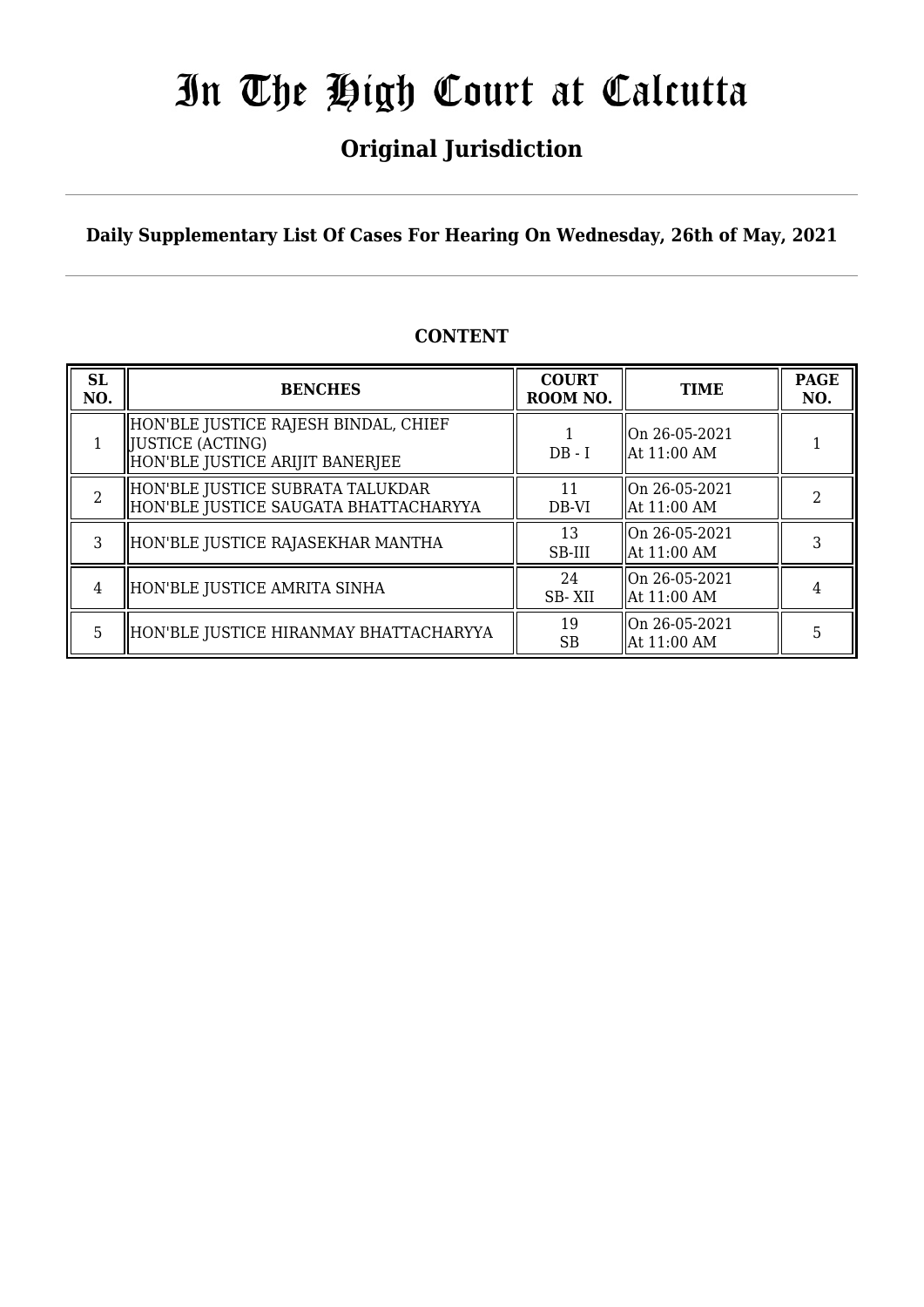

## **Original Side**

**DAILY CAUSELIST For Wednesday The 26th May 2021**

**COURT NO. 1**

**DIVISION BENCH (DB - I)**

**AT 11:00 AM**

**HON'BLE JUSTICE RAJESH BINDAL, CHIEF JUSTICE (ACTING) HON'BLE JUSTICE ARIJIT BANERJEE FROM MONDAY, 24TH MAY, 2021 TO WEDNESDAY, 26TH MAY, 2021 -**

**PUBLIC INTEREST LITIGATION AND ANY OTHER MATTER IRRESPECTIVE OF CLASSIFICATION.**

**.(VIA VIDEO CONFERENCE)**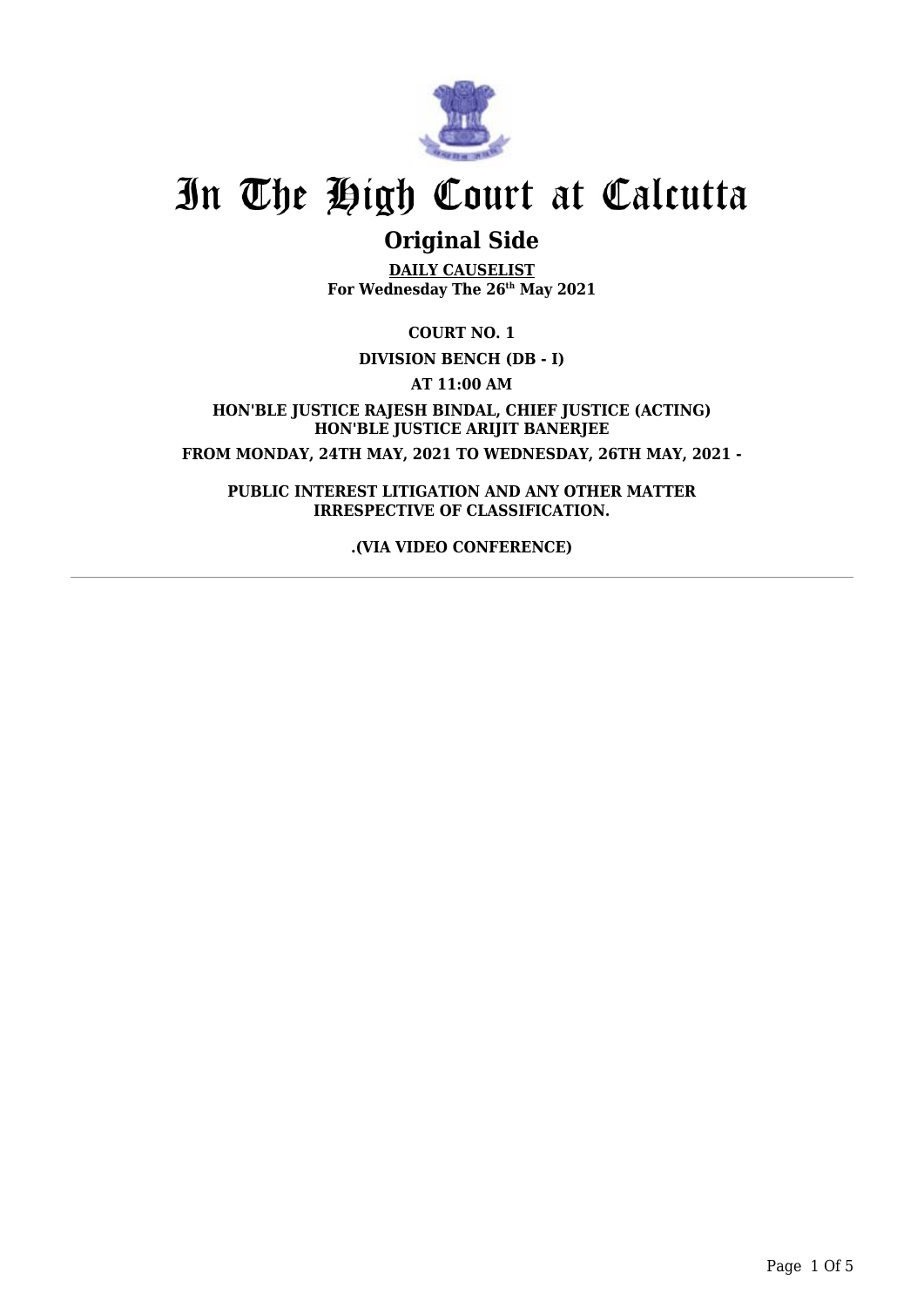

### **Original Side**

**DAILY CAUSELIST For Wednesday The 26th May 2021**

**COURT NO. 11**

**DIVISION BENCH (DB-VI)**

**AT 11:00 AM**

**HON'BLE JUSTICE SUBRATA TALUKDAR HON'BLE JUSTICE SAUGATA BHATTACHARYYA FROM MONDAY, 24TH MAY, 2021 TO WEDNESDAY, 26TH MAY, 2021 -**

**HABEAS CORPUS;**

#### **URGENT CIVIL MATTERS.**

**(VIA VIDEO CONFERENCE)**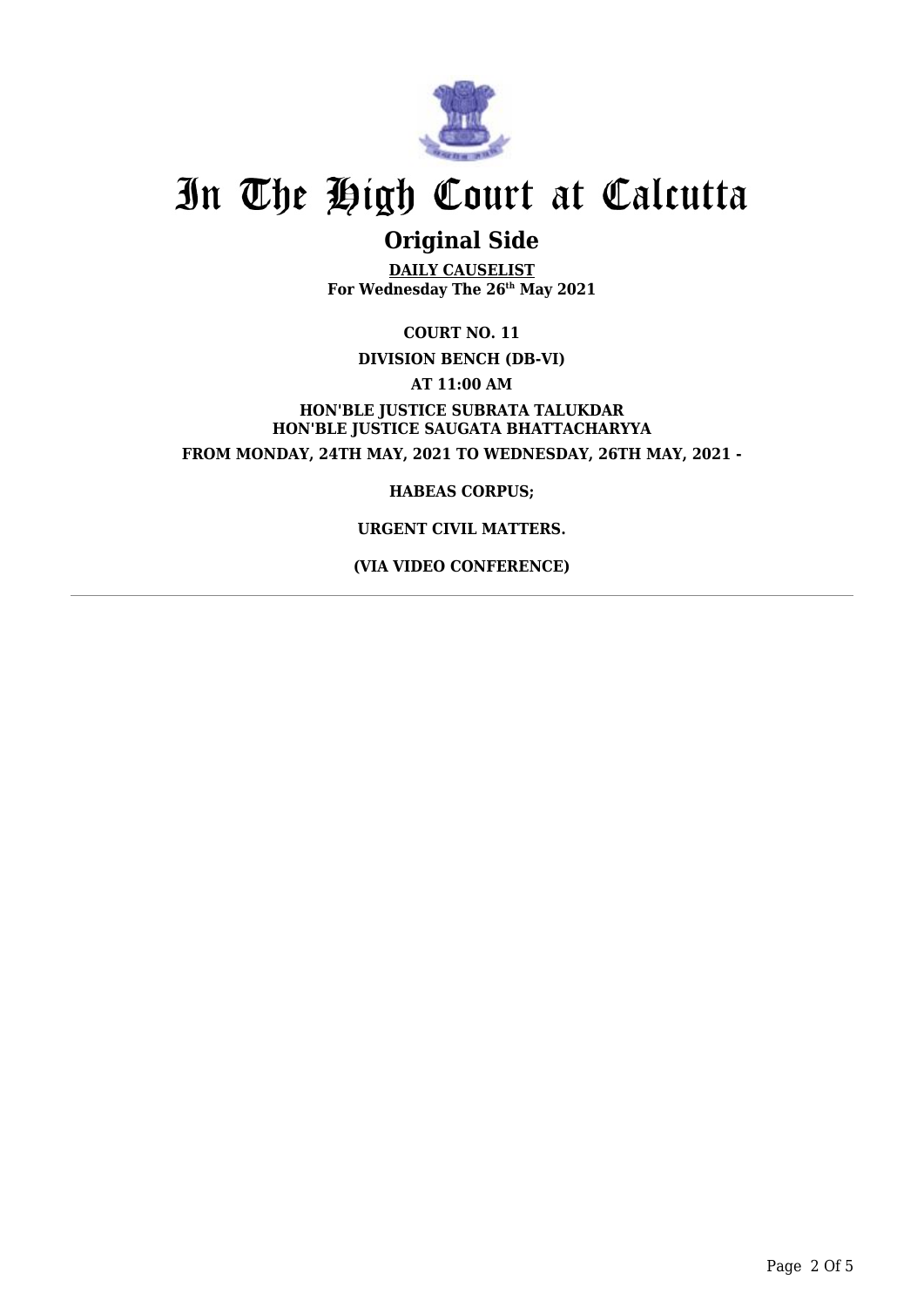

## **Original Side**

**DAILY CAUSELIST For Wednesday The 26th May 2021**

### **COURT NO. 13 SINGLE BENCH (SB-III) AT 11:00 AM HON'BLE JUSTICE RAJASEKHAR MANTHA FROM MONDAY, 24TH MAY, 2021 TO WEDNESDAY, 26TH MAY, 2021 -**

#### **ALL URGENT MATTERS.**

#### **(VIA VIDEO CONFERENCE)**

#### **NEW MOTIONS**

| IA NO. GA/4/2021<br>In CS/277/2015 | HEMANT BANGUR & ORS.<br>Vs<br>B. MAJUMDAR SAMAJPATI &<br>SONS HOTEL (PVT.) LTD.                   | AJAY GAGGAR<br>AJAY GAGGAR |
|------------------------------------|---------------------------------------------------------------------------------------------------|----------------------------|
| AP/236/2021                        | KANOI TEA PRIVATE<br><b>LIMITED</b><br>VS<br><b>OCTAVIUS TEA AND</b><br><b>INDUSTRIES LIMITED</b> | <b>SHIVANGI THARD</b>      |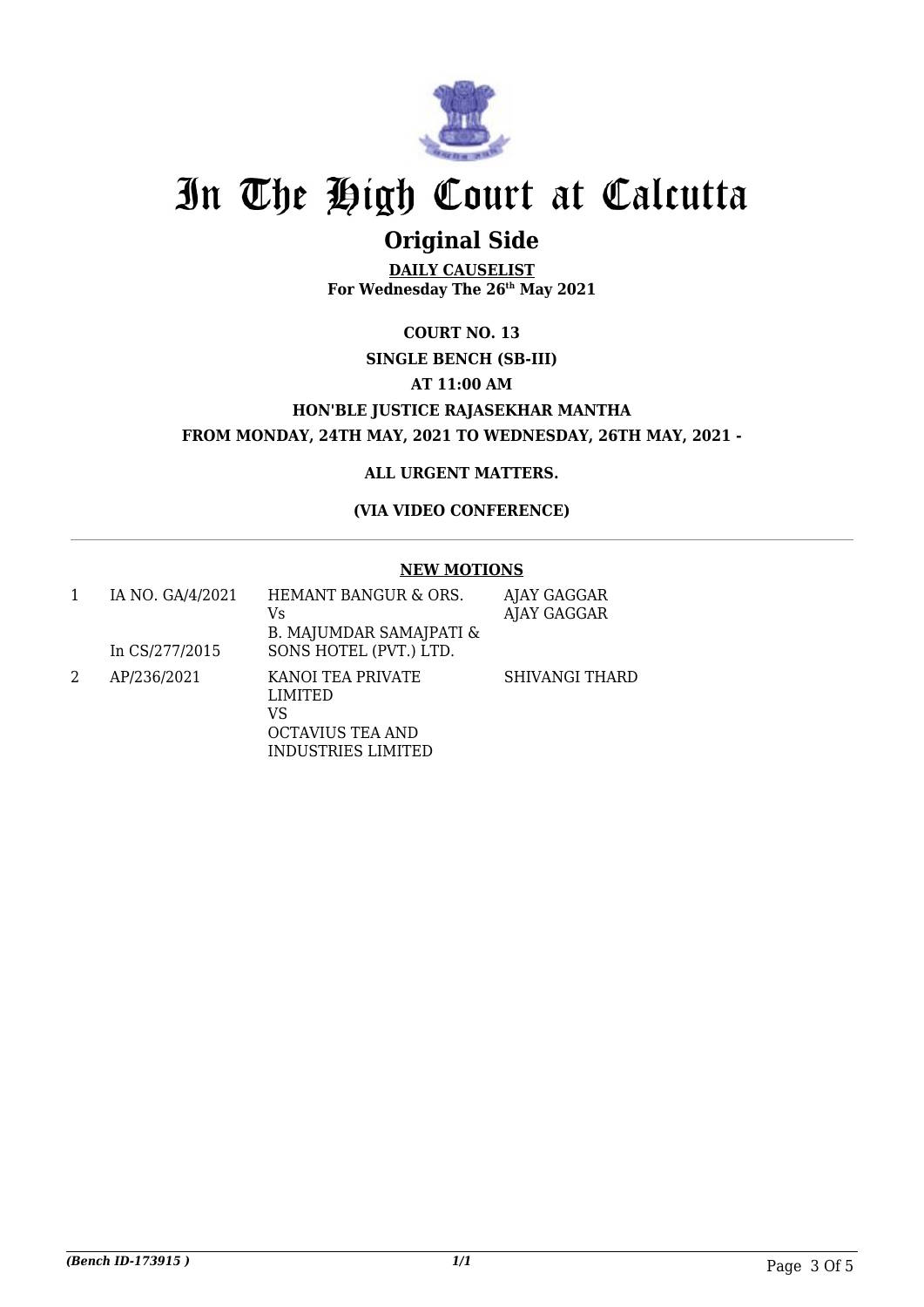

## **Original Side**

**DAILY CAUSELIST For Wednesday The 26th May 2021**

### **COURT NO. 24 SINGLE BENCH (SB- XII) AT 11:00 AM HON'BLE JUSTICE AMRITA SINHA FROM MONDAY, 24TH MAY, 2021 TO WEDNESDAY, 26TH MAY, 2021 -**

**ALL URGENT MATTERS.**

**(VIA VIDEO CONFERENCE)**

#### **PRESENTATION OF PLAINT**

1 CS/107/2021 USHA DEVI CHOKHANI AND ANR. VS KUSUM SUREKHA AND ANR. DWIP RAJ BASU